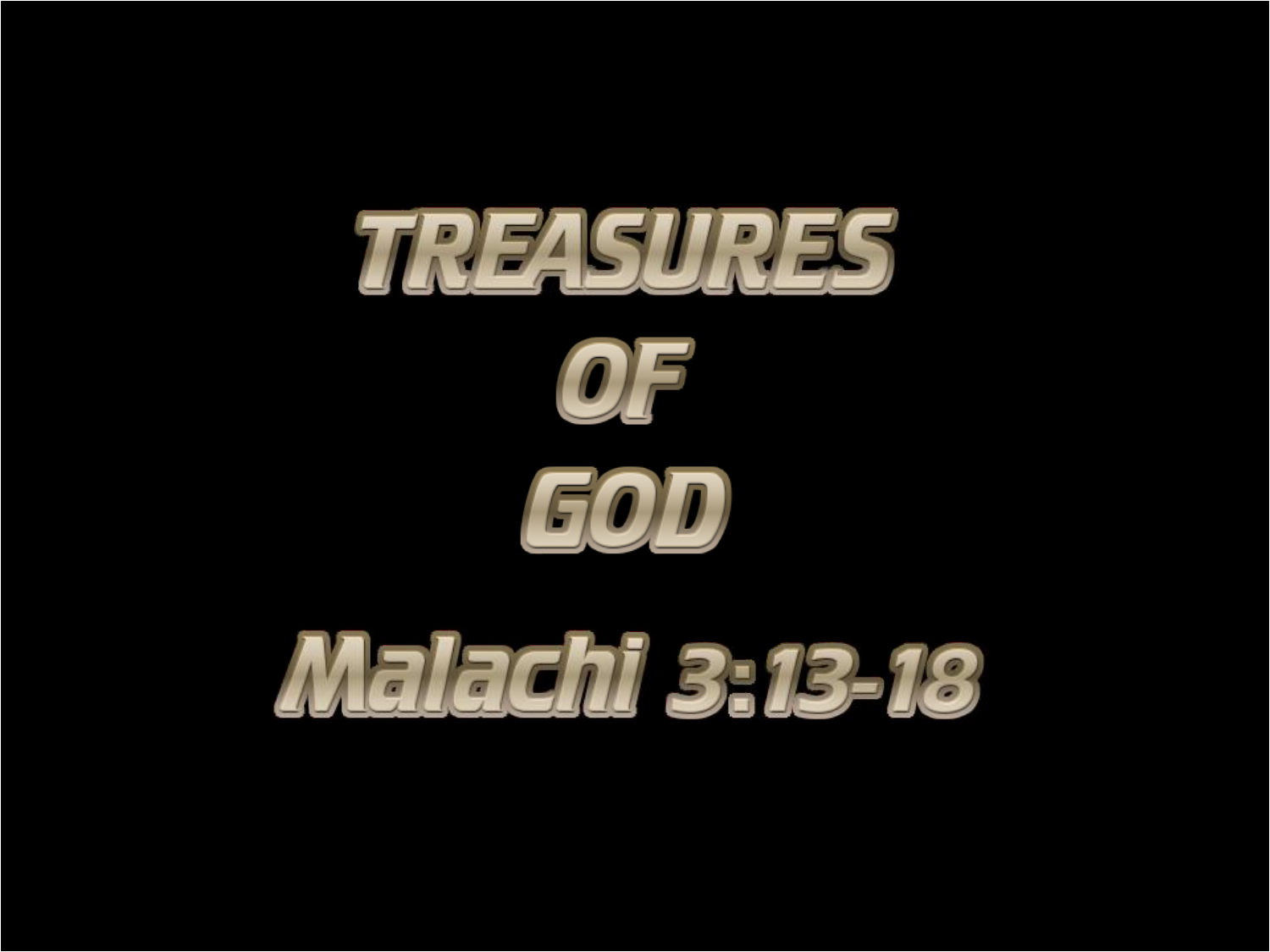#### **Malachi 3:13-18**

- **13 Your words have been stout against me, saith the LORD. Yet ye say, What have we spoken so much against thee?**
- **14 Ye have said, It is vain to serve God: and what profit is it that we have kept his ordinance, and that we have walked mournfully before the LORD of hosts?**
- **15 And now we call the proud happy; yea, they that work wickedness are set up; yea, they that tempt God are even delivered.**
- **16 Then they that feared the LORD spake often one to another: and the LORD hearkened, and heard it, and a book of remembrance was written before him for them that feared the LORD, and that thought upon his name.**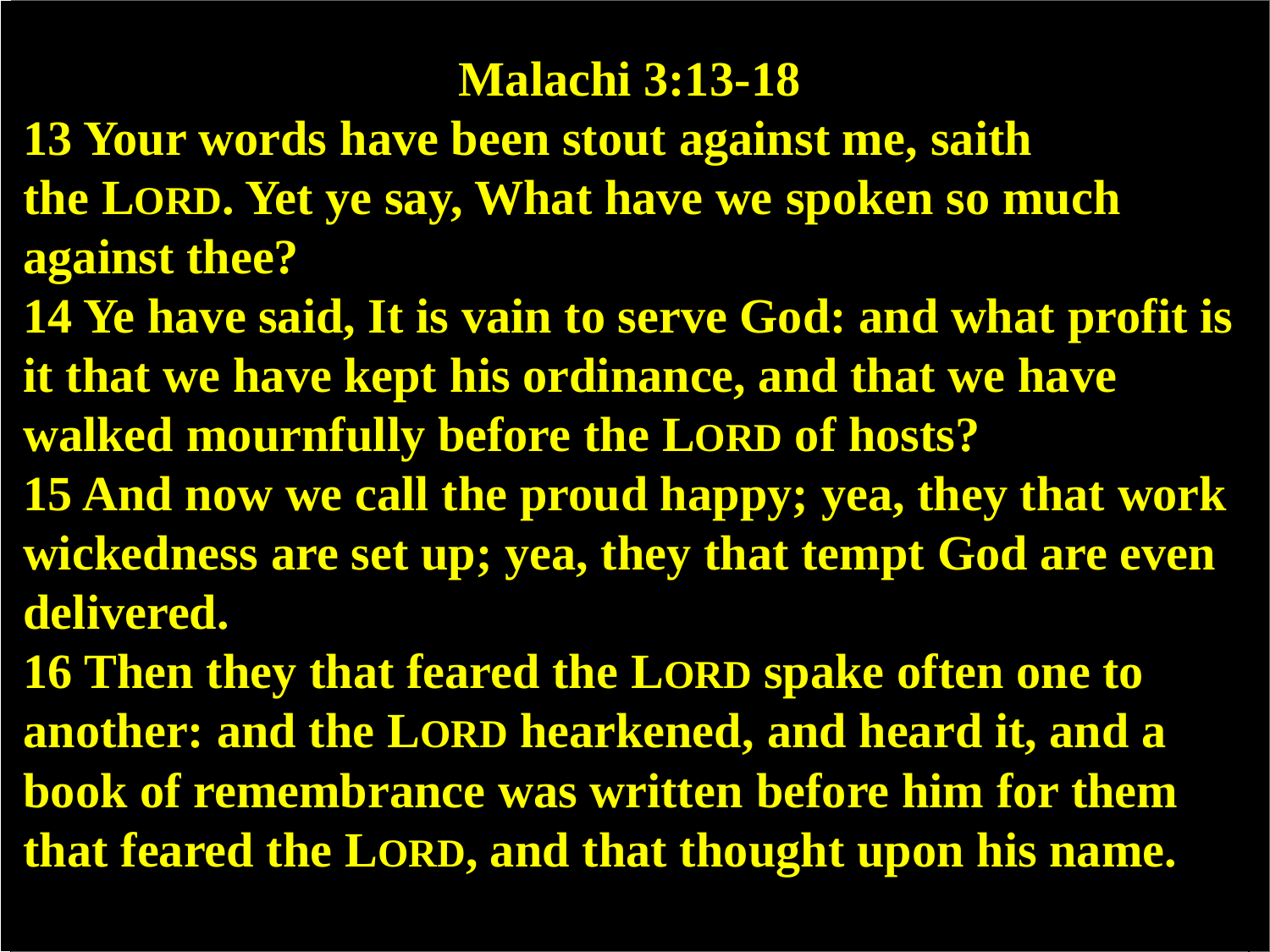**Malachi 3:13-18 - continued 17 And they shall be mine, saith the LORD of hosts, in that day when I make up my jewels; and I will spare them, as a man spareth his own son that serveth him. 18 Then shall ye return, and discern between the righteous and the wicked, between him that serveth God and him that serveth him not.**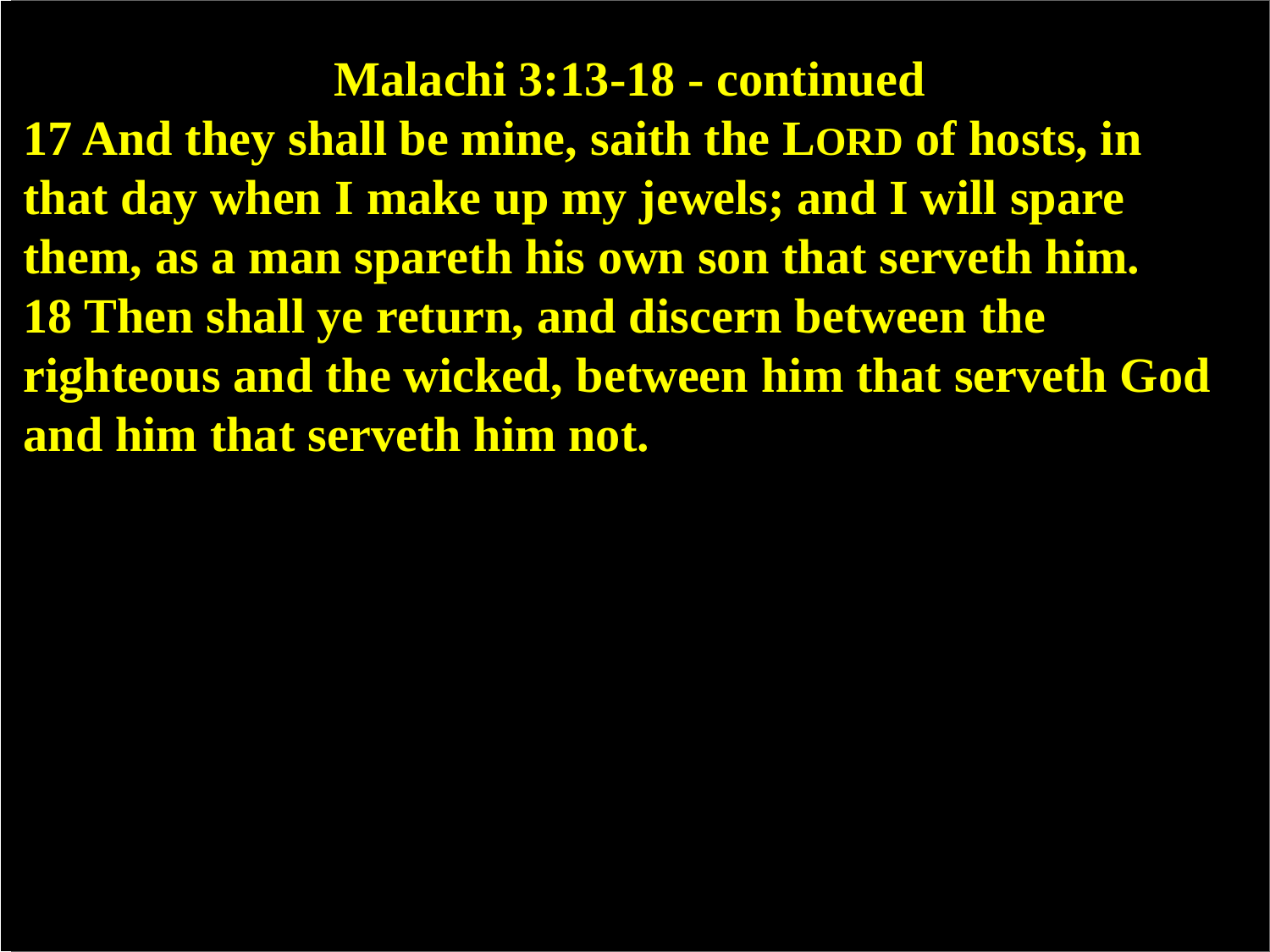- **A. They spoke harshly to the Lord (v 13)**
	- **"Your words have been stout against me…"**
	- **1. From doubt**
- **Malachi 1:2**
- **"…ye say, Wherein hast thou loved us?..."**

 **2. From disagreement**

**Malachi 1:12**

**"…ye say, The table of the Lord is polluted; and the fruit thereof, even his meat, is contemptible."**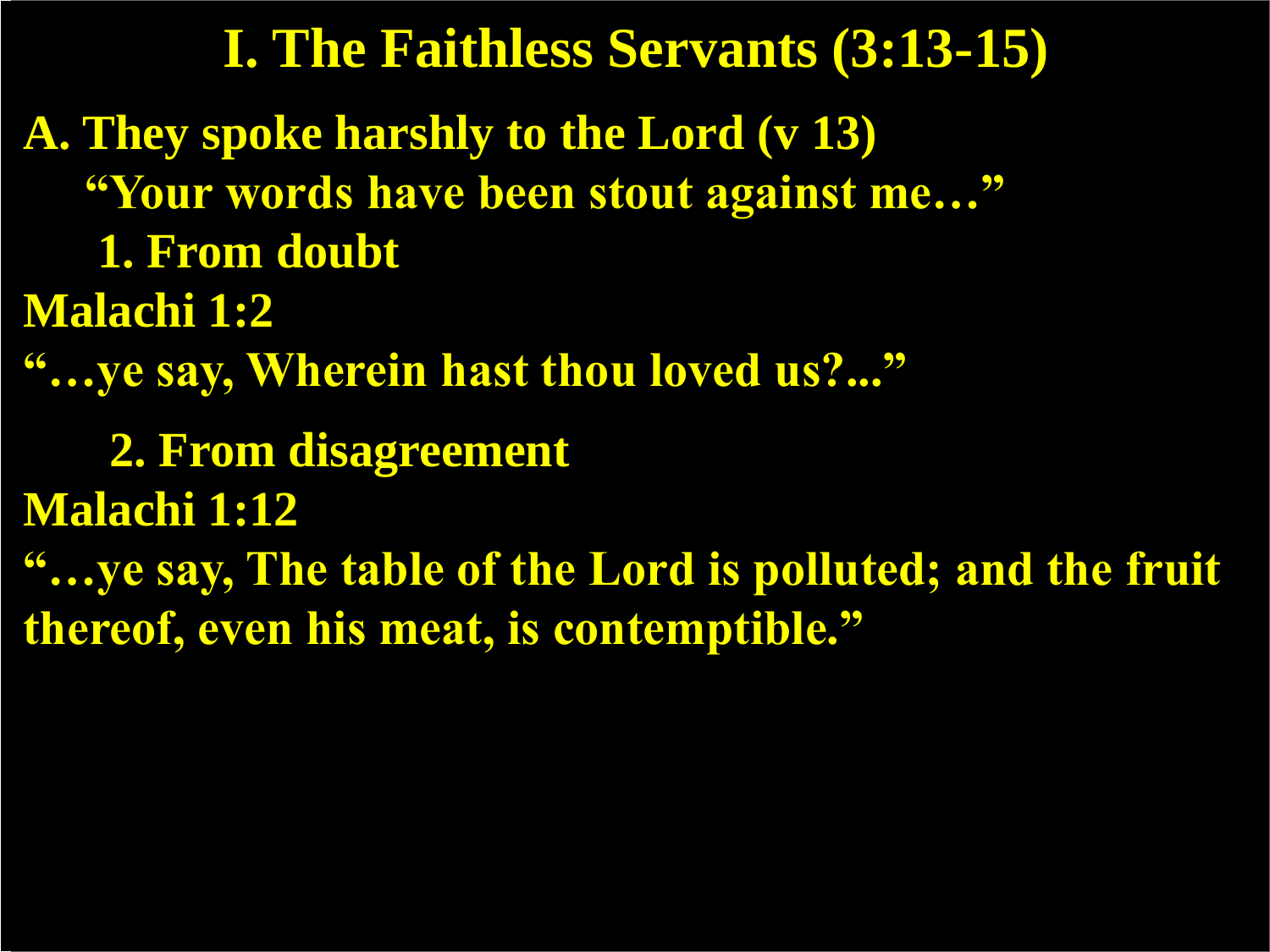- **A. They spoke harshly to the Lord (v 13) - continued "Your words have been stout against me…" 3. From disobedience**
- **Malachi 2:14**

**"…ye say, Wherefore? Because the LORD hath been witness between thee and the wife of thy youth, against whom thou hast dealt treacherously: yet is she thy companion, and the wife of thy covenant."**

# **4. From disgust**

**Malachi 2:17**

**"…When ye say, Every one that doeth evil is good in the sight of the Lord, and he delighteth in them; or, Where is the God of judgment?"**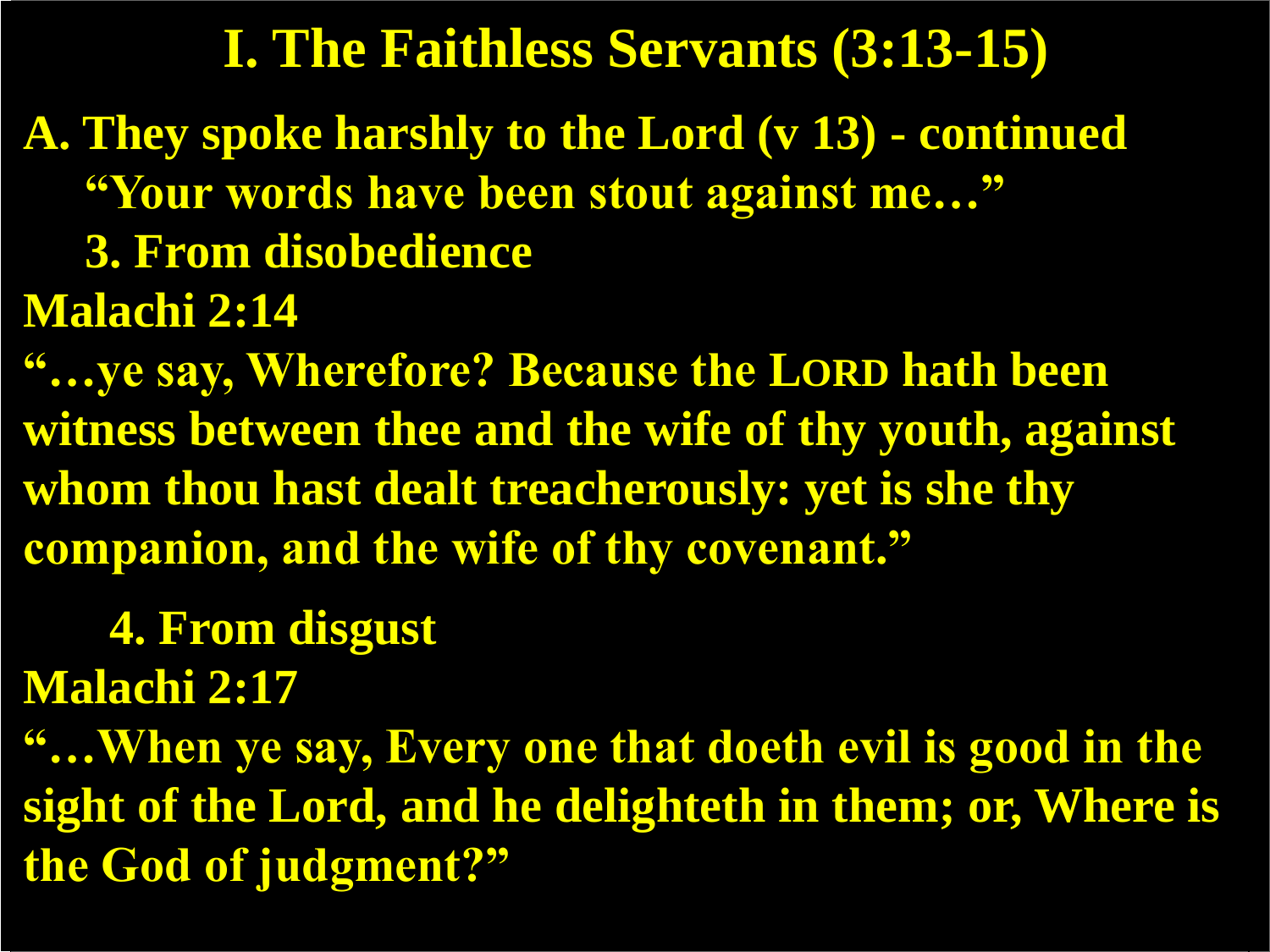- **B. They had an ungodly view of service (v 14) 1. They said it was unimportant to serve God "… It is vain to serve God.."** 
	- **2. They said it was unprofitable to serve God "What profit is it that we have kept his ordinance…"**
	- **3. They said it was unproductive ".. and that we have walked mournfully before the LORD of hosts?"**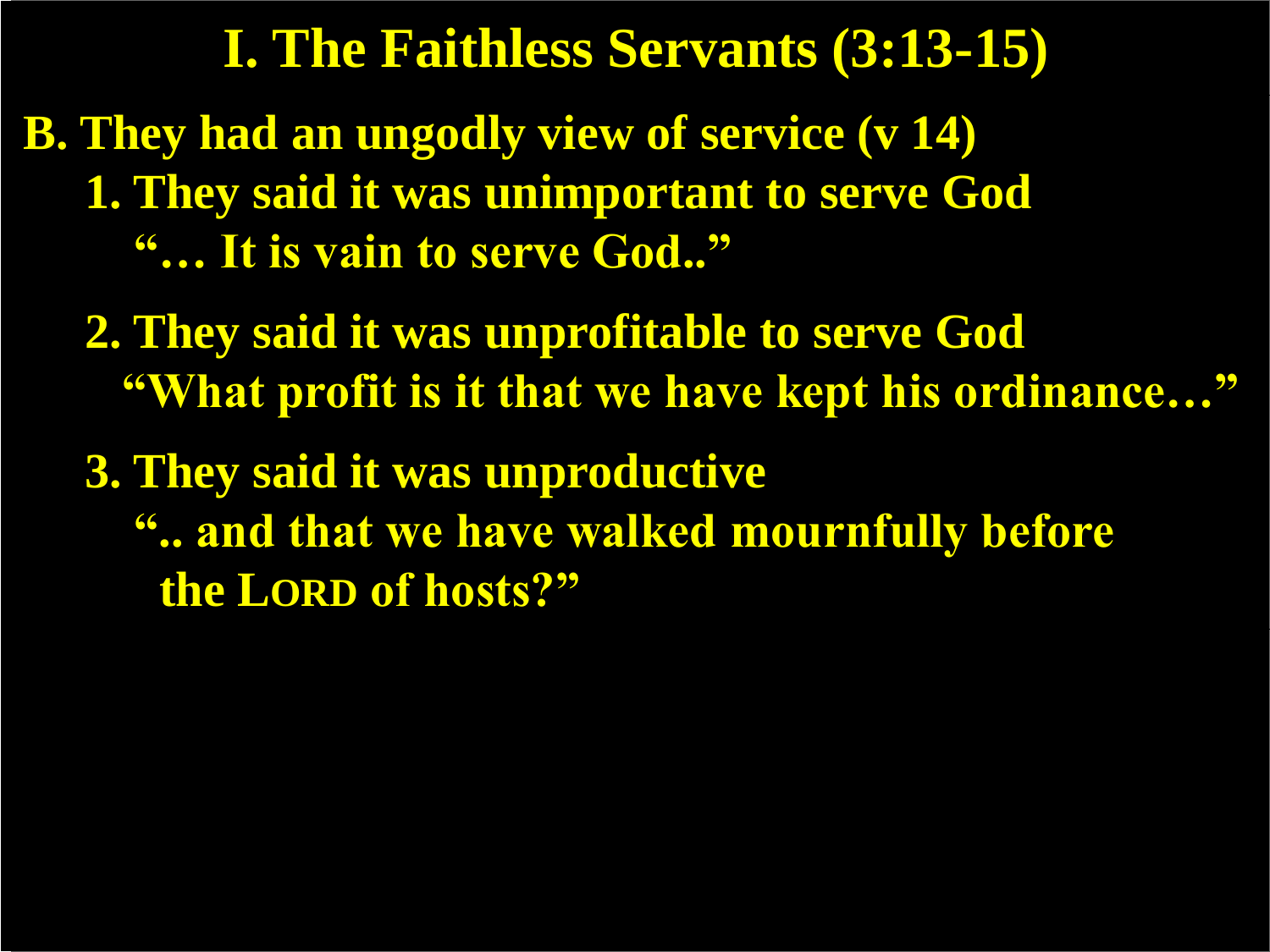- **C. They were showing sarcasm toward God (v 15) 1. They accused God of lifting up the prideful and arrogant** 
	- **"And now we call the proud happy …"**
	- **2. They accused God of lifting up the wicked ".. they that work wickedness are set up …"**
	- **3. They accused Him of exempting those that tempt God** 
		- **"… they that tempt God are even delivered …"**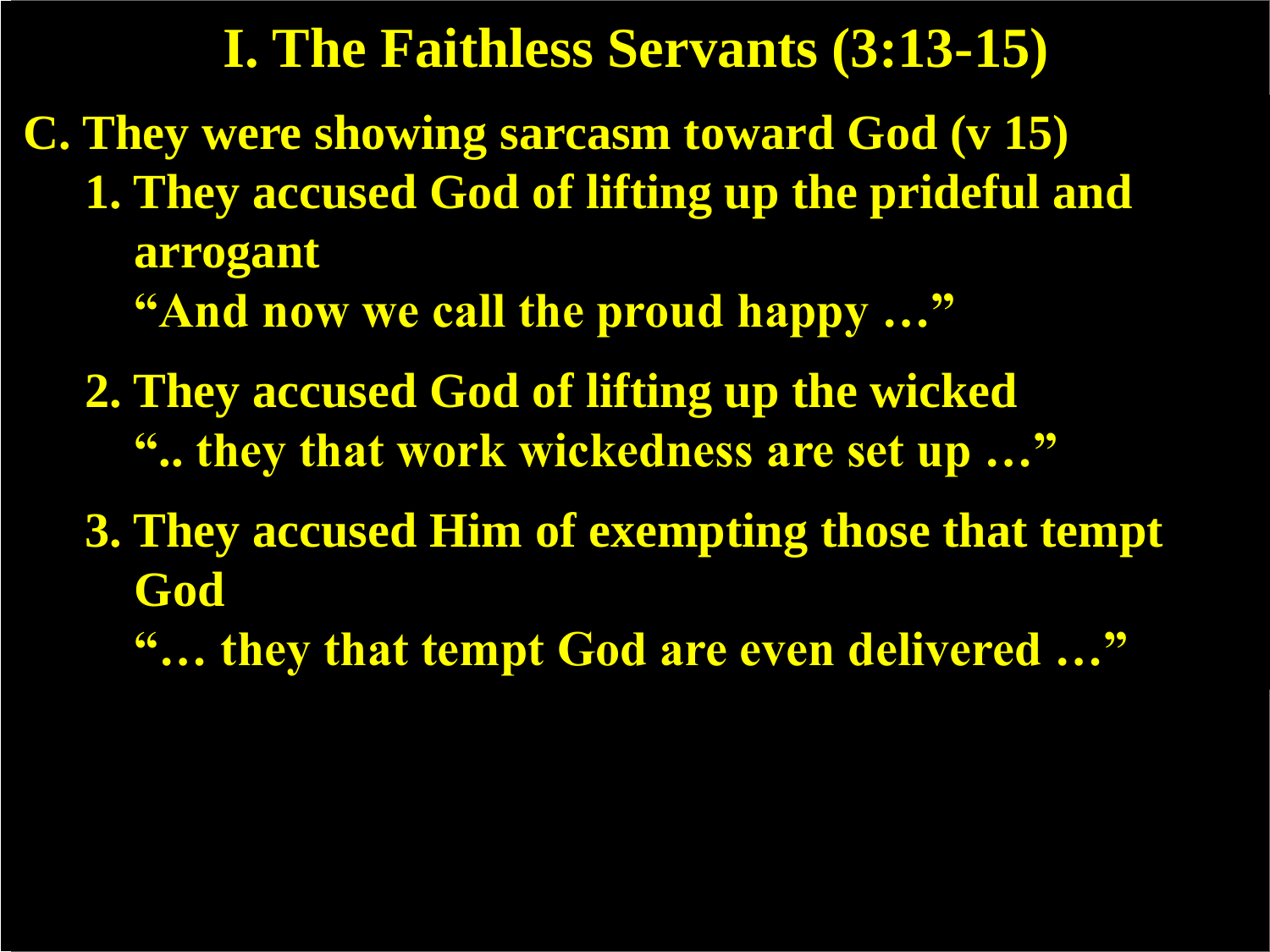- **A. God declares His listening to the faithful (v 16)**
- **1. Due to their reverential fear of God Psalm 34:11-15**
- **11 Come, ye children, hearken unto me: I will teach you the fear of the LORD.**
- **12 What man is he that desireth life, and loveth many**
- **days, that he may see good?**
- **13 Keep thy tongue from evil, and thy lips from speaking guile.**
- **14 Depart from evil, and do good; seek peace, and pursue it.**
- **15 The eyes of the LORD are upon the righteous, and his ears are open unto their cry.**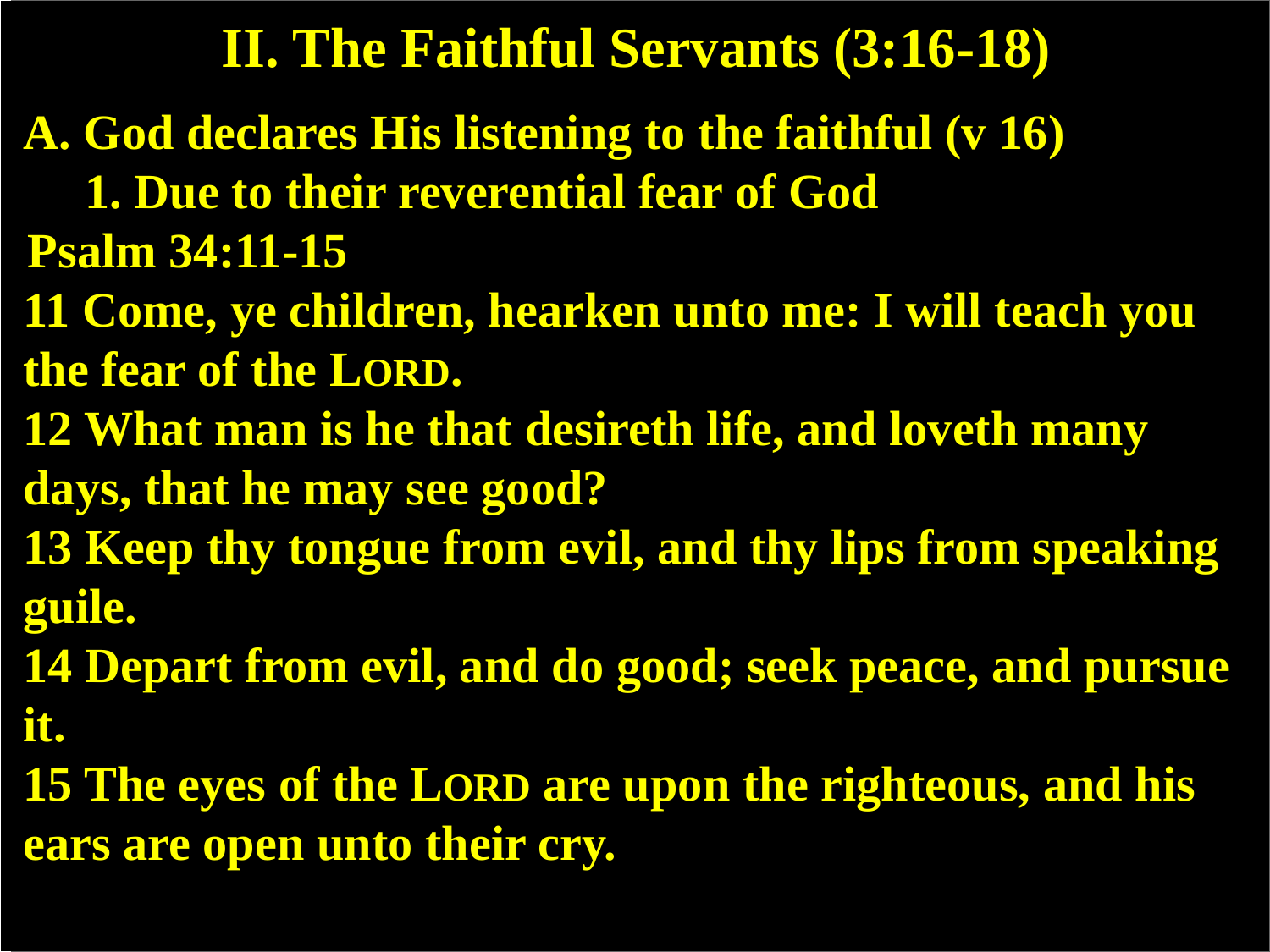**A. God declares His listening to the faithful (v 16) – cont'd 2. Due to their thinking being focused on God Proverbs 23:7a**

**For as he thinketh in his heart, so is he:**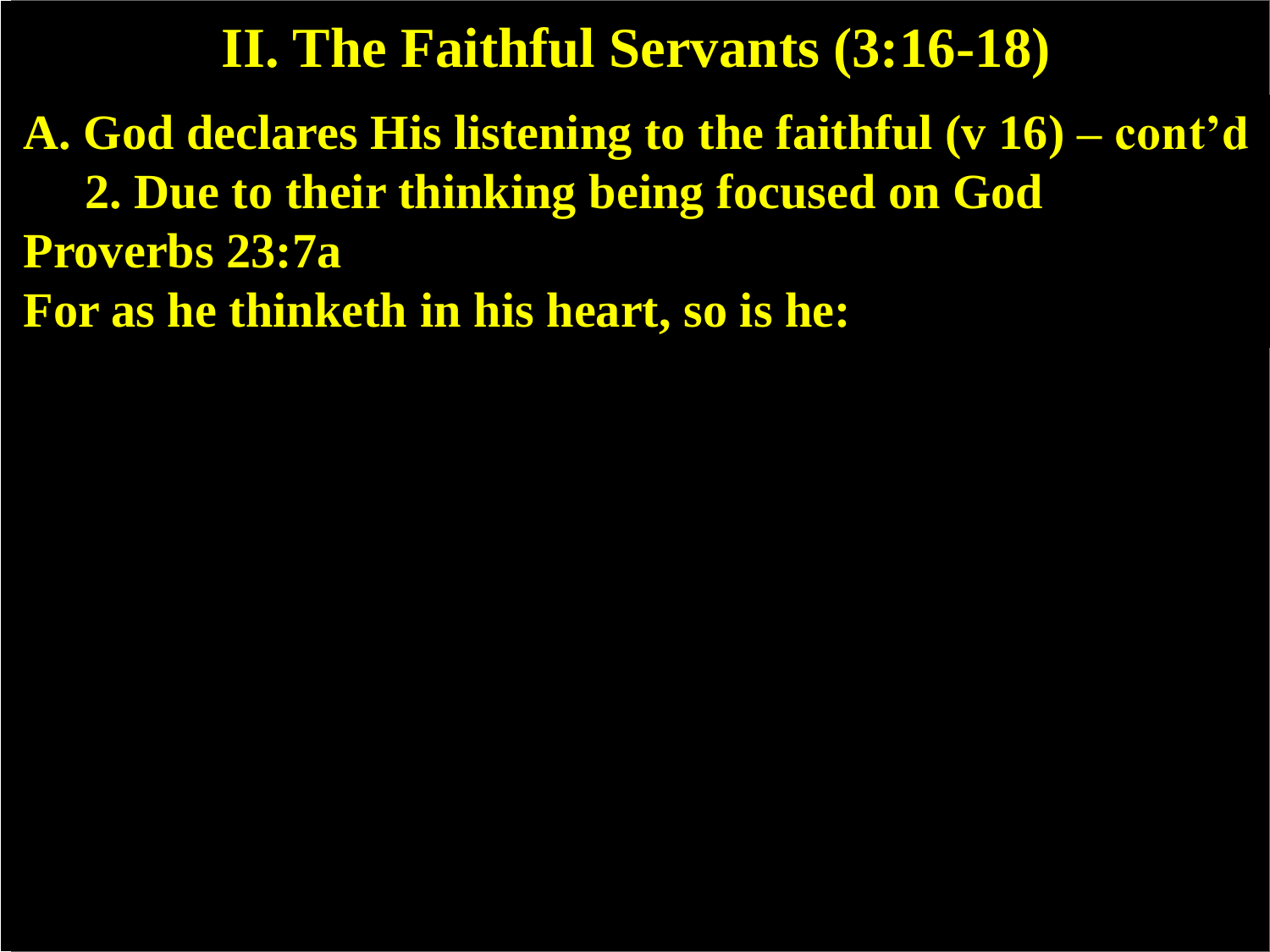- **B. God declares His remembrance of the faithful (v 16) 1. Because they were faithful in worship** 
	- **2. Because they were faithful in their study together**
	- **3. Because they were faithful in focusing their mind on the things of God**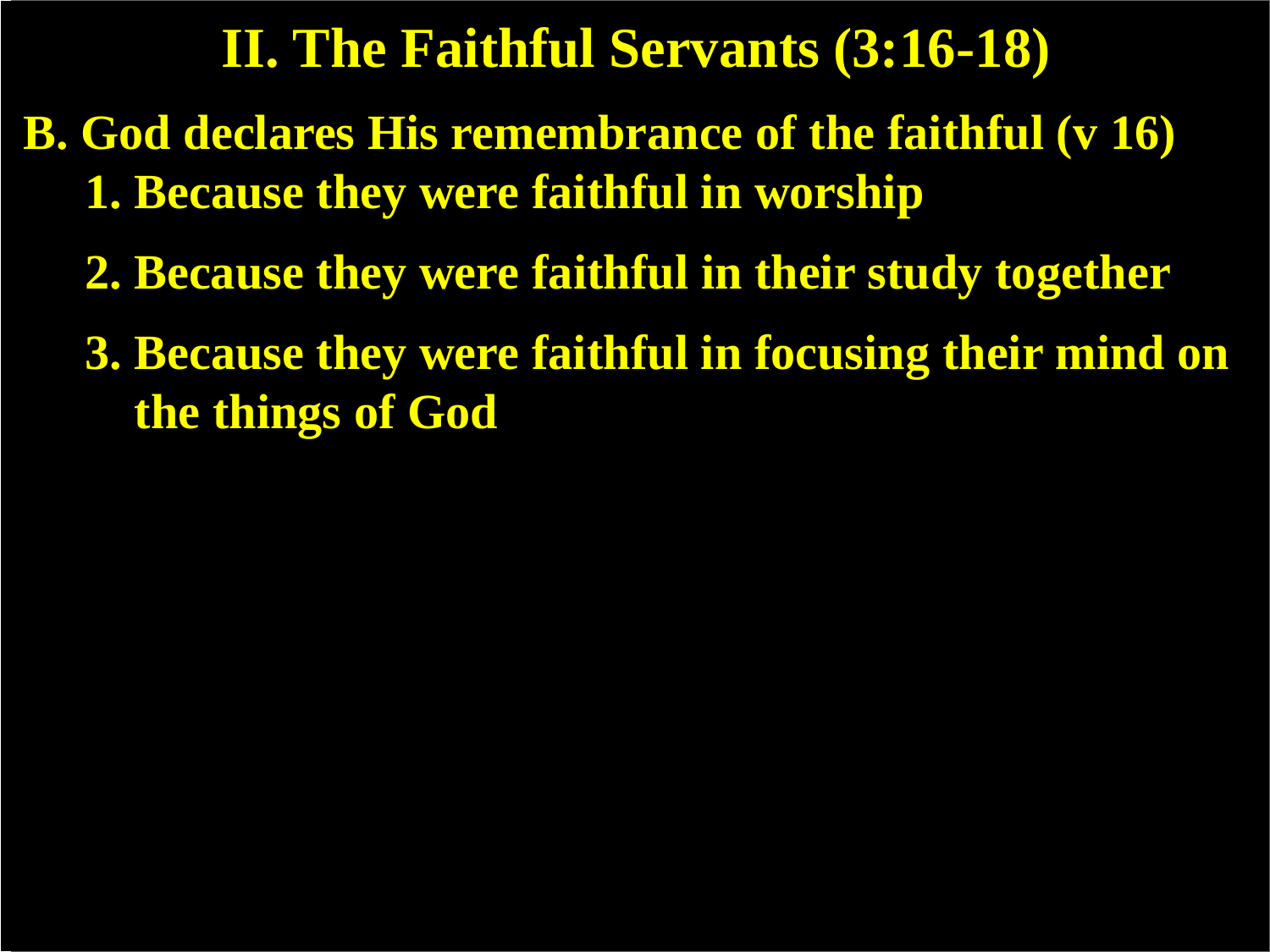# **C. God declares the preciousness of the faithful (v 17) 1. It speaks of His ownership**

- **2 Timothy 2:19**
- **Nevertheless the foundation of God standeth sure, having this seal, The Lord knoweth them that are his. And, let every one that nameth the name of Christ depart from iniquity.**

#### **1 Corinthians 6:19-20**

- **19 What? know ye not that your body is the temple of the Holy Ghost which is in you, which ye have of God, and ye are not your own?**
- **20 For ye are bought with a price: therefore glorify God in your body, and in your spirit, which are God's.**

 **2. It speaks of our preciousness in His eyes**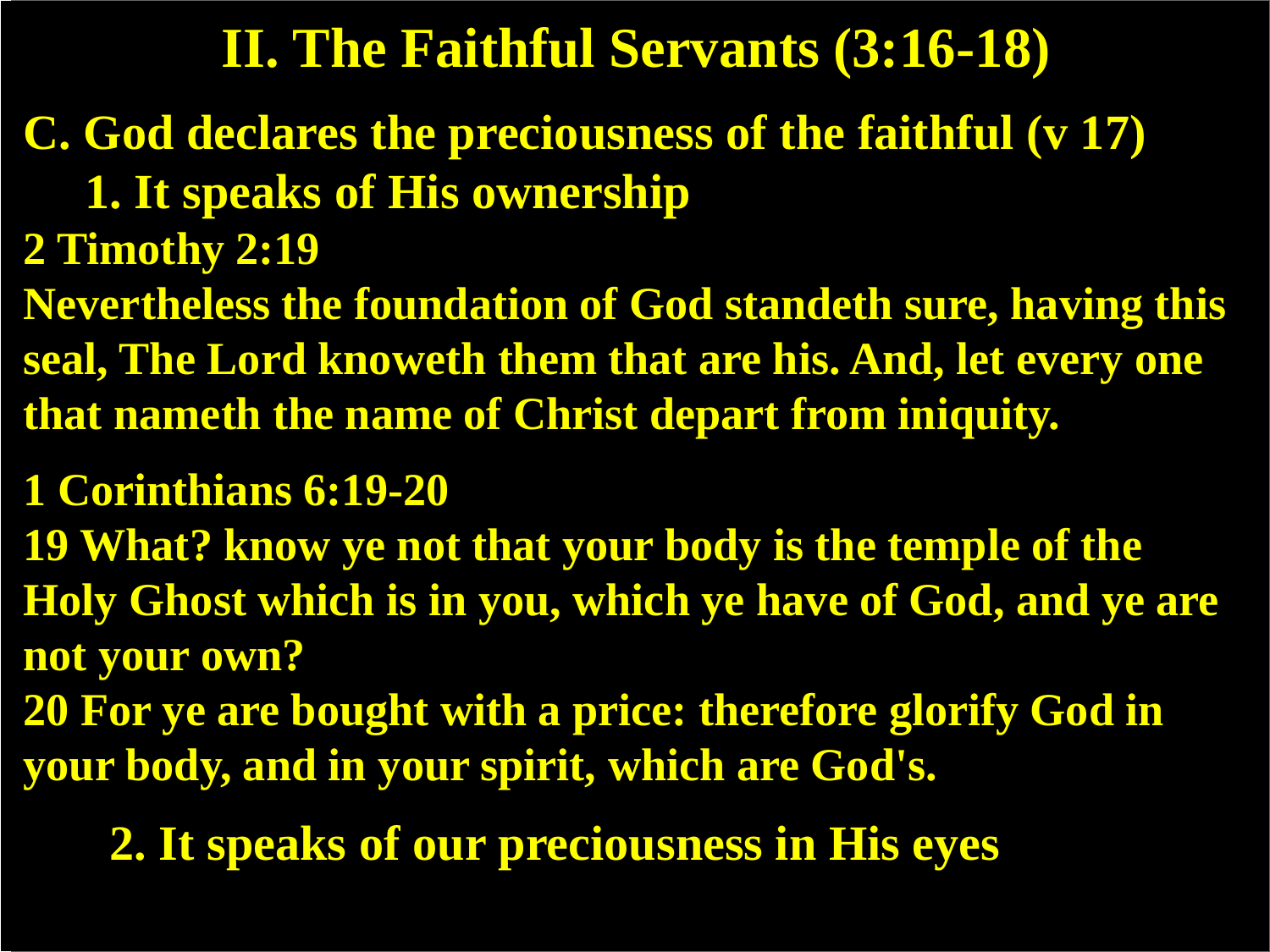**D. God declares His grace that delivers the faithful (v 17) 1. We will not be spared because we deserved it** 

**Romans 5:8**

**But God commendeth his love toward us, in that, while we were yet sinners, Christ died for us.**

 **2. We will not be spared because we earn it Ephesians 2:8-9**

**8 For by grace are ye saved through faith; and that not of yourselves: it is the gift of God:**

**9 Not of works, lest any man should boast.**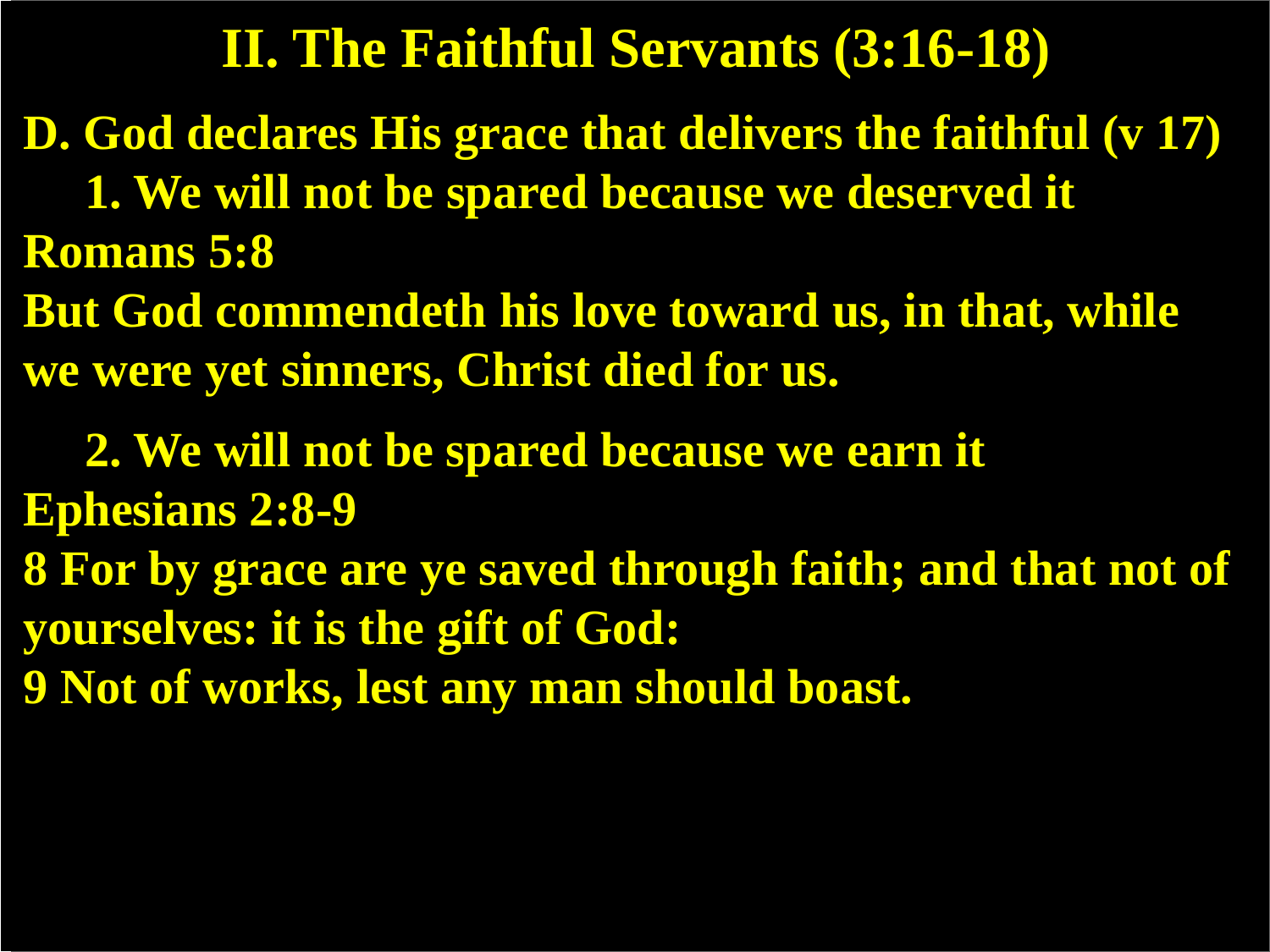- **D. God declares His grace that delivers the faithful (v 17) – continued**
- **3. We will be spared because of God's free grace John 3:16**
- **For God so loved the world, that he gave his only begotten Son, that whosoever believeth in him should not perish, but have everlasting life.**
- **Romans 3:24**
- **Being justified freely by his grace through the redemption that is in Christ Jesus:**